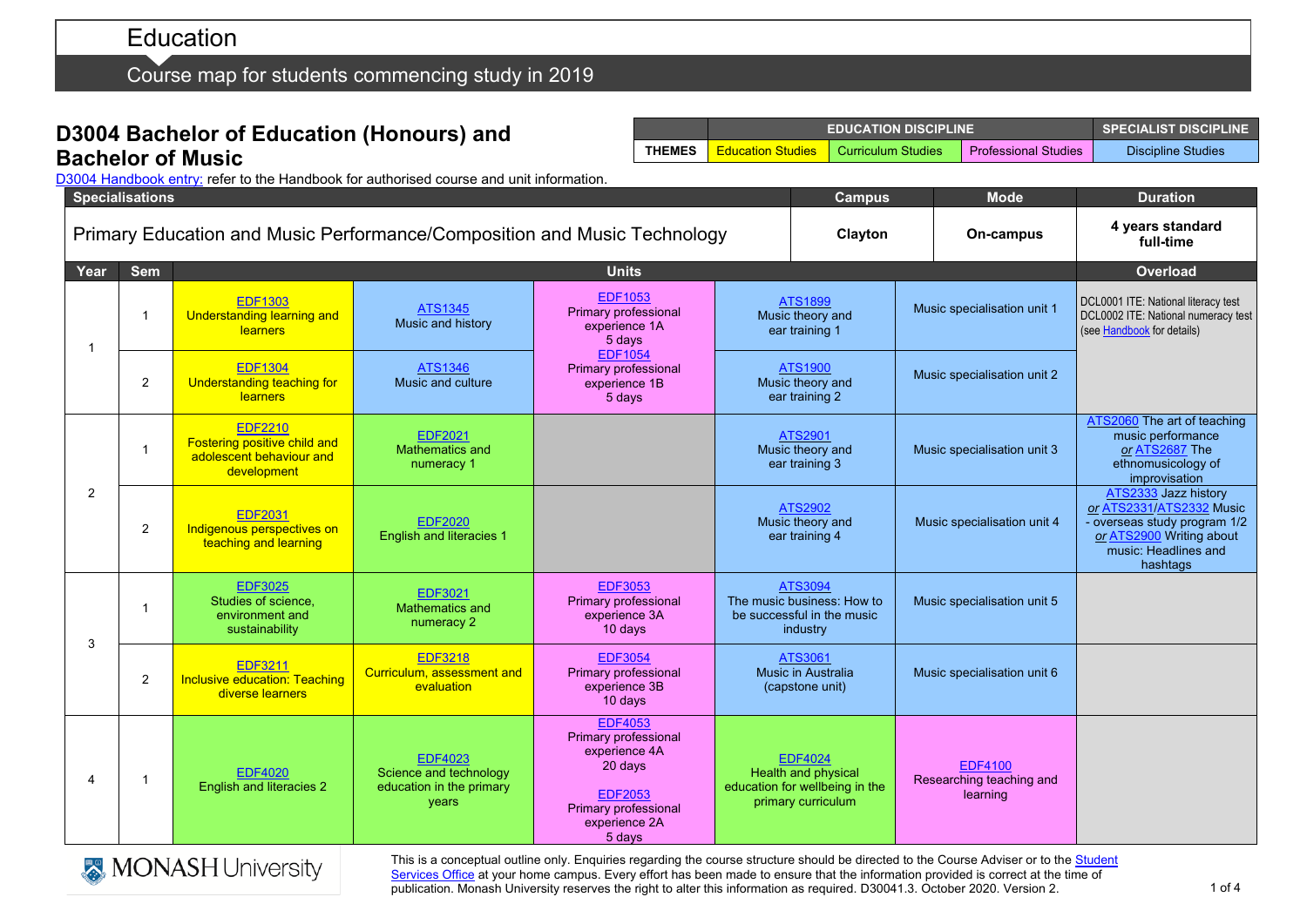# Education

# Course map for students commencing study in 2019



|      | <b>Specialisations</b> |                                                                                           |                                                            | <b>Campus</b>                                                               | <b>Mode</b>                                                                     | <b>Duration</b>                                      |                                                                                        |                                                                                                                                                  |
|------|------------------------|-------------------------------------------------------------------------------------------|------------------------------------------------------------|-----------------------------------------------------------------------------|---------------------------------------------------------------------------------|------------------------------------------------------|----------------------------------------------------------------------------------------|--------------------------------------------------------------------------------------------------------------------------------------------------|
|      |                        |                                                                                           | Primary Education and Ethnomusicology and Musicology       | Clayton                                                                     | On-campus                                                                       | 4 years standard<br>full-time                        |                                                                                        |                                                                                                                                                  |
| Year | <b>Sem</b>             | <b>Units</b>                                                                              |                                                            |                                                                             |                                                                                 |                                                      | Overload                                                                               |                                                                                                                                                  |
|      |                        | <b>EDF1303</b><br><b>Understanding learning and</b><br>learners                           | ATS1345<br>Music and history                               | <b>EDF1053</b><br>Primary professional<br>experience 1A<br>5 days           |                                                                                 | <b>ATS1899</b><br>Music theory and<br>ear training 1 | Music specialisation unit 1                                                            | DCL0001 ITE: National literacy test<br>DCL0002 ITE: National numeracy test<br>(see Handbook for details)                                         |
|      | 2                      | <b>EDF1304</b><br>Understanding teaching for<br>learners                                  | ATS1346<br>Music and culture                               | <b>EDF1054</b><br>Primary professional<br>experience 1B<br>5 days           |                                                                                 | ATS1900<br>Music theory and<br>ear training 2        | Music specialisation unit 2                                                            |                                                                                                                                                  |
| 2    |                        | <b>EDF2210</b><br>Fostering positive child and<br>adolescent behaviour and<br>development | <b>EDF2021</b><br>Mathematics and<br>numeracy 1            |                                                                             | ATS2901<br>Music theory and<br>ear training 3                                   |                                                      | <b>ATS2804</b><br>From the erotic to the exotic:<br>Music in the nineteenth<br>century | ATS2060 The art of teaching<br>music performance<br>or ATS2687 The<br>ethnomusicology of<br>improvisation                                        |
|      | $\overline{2}$         | <b>EDF2031</b><br>Indigenous perspectives on<br>teaching and learning                     | <b>EDF2020</b><br><b>English and literacies 1</b>          |                                                                             |                                                                                 | ATS2902<br>Music theory and<br>ear training 4        | <b>ATS2805</b><br>Music, identity and place                                            | ATS2333 Jazz history<br>or ATS2331/ATS2332 Music<br>- overseas study program 1/2<br>or ATS2900 Writing about<br>music: Headlines and<br>hashtags |
| 3    |                        | <b>EDF3025</b><br>Studies of science.<br>environment and<br>sustainability                | <b>EDF3021</b><br>Mathematics and<br>numeracy 2            | <b>EDF3053</b><br><b>Primary professional</b><br>experience 3A<br>$10$ days | ATS3094<br>The music business: How to<br>be successful in the music<br>industry |                                                      | ATS3144<br>Music research in<br>the digital age                                        |                                                                                                                                                  |
|      | 2                      | <b>EDF3211</b><br><b>Inclusive education: Teaching</b><br>diverse learners                | <b>EDF3218</b><br>Curriculum, assessment and<br>evaluation | <b>EDF3054</b><br>Primary professional<br>experience 3B<br>10 days          |                                                                                 | ATS3061<br>Music in Australia<br>(capstone unit)     | ATS3153<br>Music research project                                                      |                                                                                                                                                  |



This is a conceptual outline only. Enquiries regarding the course structure should be directed to the Course Adviser or to the Student [Services Office](https://www.monash.edu/education/current-students/contact) at your home campus. Every effort has been made to ensure that the information provided is correct at the time of publication. Monash University reserves the right to alter this information as required. D30041.3. October 2020. Version 2.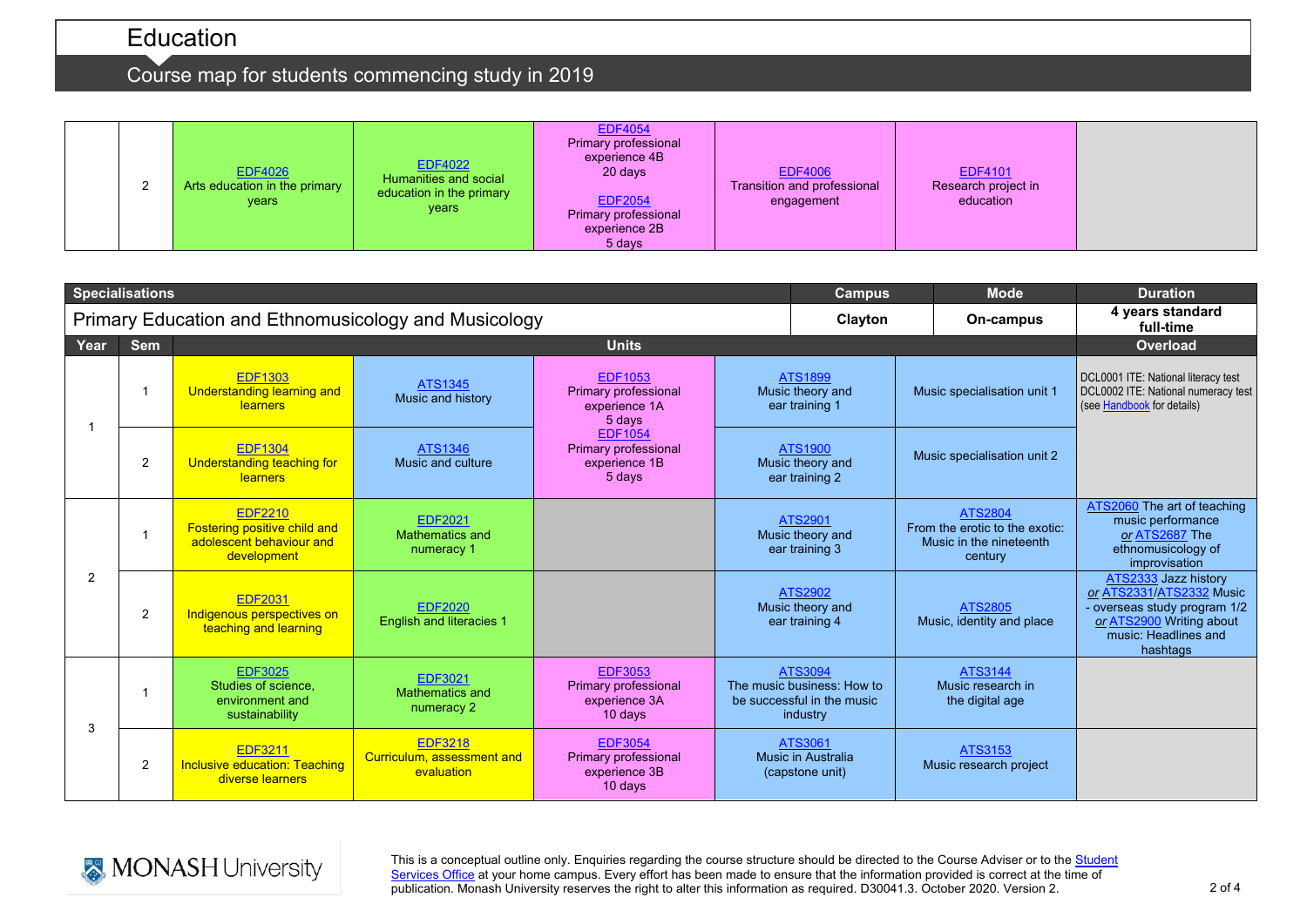## Education

### Course map for students commencing study in 2019

|  |   | <b>EDF4020</b><br><b>English and literacies 2</b>        | <b>EDF4023</b><br>Science and technology<br>education in the primary<br>years | <b>EDF4053</b><br>Primary professional<br>experience 4A<br>20 days<br><b>EDF2053</b><br>Primary professional<br>experience 2A<br>5 days | <b>EDF4024</b><br>Health and physical<br>education for wellbeing in the<br>primary curriculum | <b>EDF4100</b><br>Researching teaching and<br>learning |  |
|--|---|----------------------------------------------------------|-------------------------------------------------------------------------------|-----------------------------------------------------------------------------------------------------------------------------------------|-----------------------------------------------------------------------------------------------|--------------------------------------------------------|--|
|  | 2 | <b>EDF4026</b><br>Arts education in the primary<br>years | <b>EDF4022</b><br>Humanities and social<br>education in the primary<br>years  | <b>EDF4054</b><br>Primary professional<br>experience 4B<br>20 days<br><b>EDF2054</b><br>Primary professional<br>experience 2B<br>5 days | <b>EDF4006</b><br>Transition and professional<br>engagement                                   | <b>EDF4101</b><br>Research project in<br>education     |  |

### Requirements for the Bachelor of Education (Honours) and Bachelor of Music Specialisations: Primary Education and Music Performance/Composition and Music Technology/Ethnomusicology and Musicology

**Total credit points** – 204 points

**Overload** – Students are required to overload by 12 points in year 2 to complete the course in 4 years.

### Themes

- **1. Education studies** six units/36 points
- **2. Curriculum studies** nine units/54 points

### **3. Discipline studies** – sixteen units/96 points

- Students complete the requirements of the [Bachelor of Music](http://www.monash.edu.au/pubs/2019handbooks/courses/A2003.html) for their discipline studies in one of the following specialisations:
	- o Music Performance
	- o Composition and Music Technology
	- o Ethnomusicology and Musicology
- Students complete Music Specialisation Units from the following list, depending on the specialisation they select:
	- o **Music Performance** [ATS1044](http://www.monash.edu.au/pubs/handbooks/units/ATS1044.html) Performance 1, [ATS1045](http://www.monash.edu.au/pubs/handbooks/units/ATS1045.html) Performance 2, [ATS2122](http://www.monash.edu.au/pubs/handbooks/units/ATS2122.html) Performance 3, [ATS2123](http://www.monash.edu.au/pubs/handbooks/units/ATS2123.html) Performance 4, [ATS3136](http://www.monash.edu.au/pubs/handbooks/units/ATS3136.html) Performance 5, [ATS3137](http://www.monash.edu.au/pubs/handbooks/units/ATS3137.html) Performance 6
	- o **Composition and Music Technology** [ATS1046](http://www.monash.edu.au/pubs/handbooks/units/ATS1046.html) Composition and music technology 1, [ATS1047](http://www.monash.edu.au/pubs/handbooks/units/ATS1047.html) Composition and music technology 2, [ATS2127](http://www.monash.edu.au/pubs/handbooks/units/ATS2127.html) Composition and music technology 3, [ATS2128](http://www.monash.edu.au/pubs/handbooks/units/ATS2128.html) Composition and music technology 4, [ATS3140](http://www.monash.edu.au/pubs/handbooks/units/ATS3140.html) Composition and music technology 5, [ATS3141](http://www.monash.edu.au/pubs/handbooks/units/ATS3141.html) Composition and music technology 6



This is a conceptual outline only. Enquiries regarding the course structure should be directed to the Course Adviser or to the Student [Services Office](https://www.monash.edu/education/current-students/contact) at your home campus. Every effort has been made to ensure that the information provided is correct at the time of publication. Monash University reserves the right to alter this information as required. D30041.3. October 2020. Version 2.